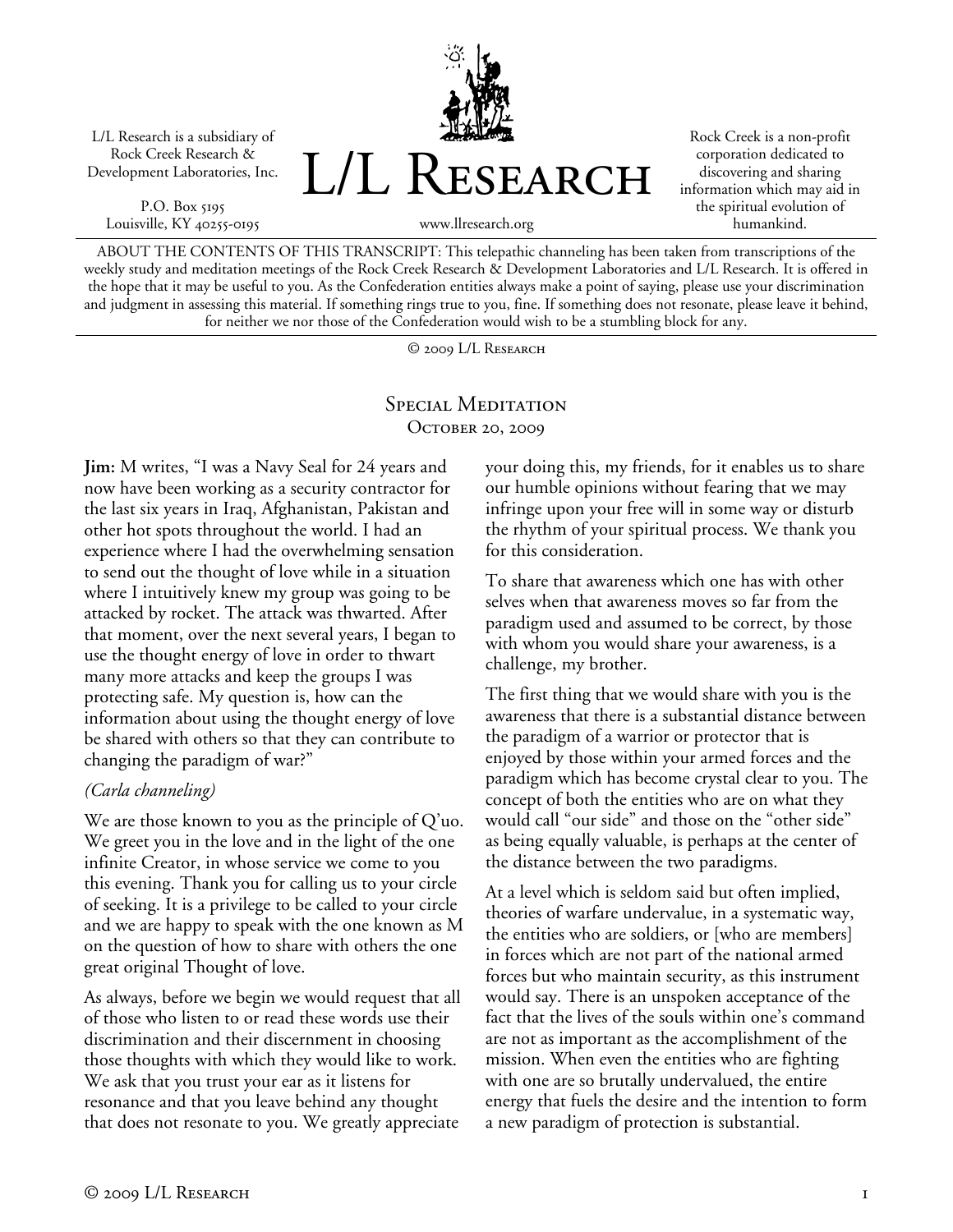There is a second issue which also feeds into there being a challenge for one who wishes to share the awareness of the power of unconditional love. Those within third density on Planet Earth at this time are sometimes deeply asleep within the planetary dream. There is often in that sleep little hunger for or awareness of the nature of the mind of the one Creator. There is a comfortable numbness which has replaced whatever early yearnings there were for the truth. And in that numbness there is a lack of sensitivity to the need for a relationship with the one infinite Creator or the thoughts of the one infinite Creator.

Lacking a direct apprehension of the love and the light of the One, there is a characteristic dullness of spirit. At the soul level, my brother, each of your brothers and sisters, however deeply asleep they may be, is alike a part of the Godhead principle, a part of that one Thought of love. At heart each and every one of your brothers and sisters with whom you wish to share this awareness is a citizen of eternity.

At a level far below consciousness and waking awareness, each of these entities is fully aware that they are one with their brothers and one with the Creator. They are aware at that deep level that the nature of the mind of the Creator is that of love. At the conscious level many of your brothers and sisters have no belief or faith in the power of love. In itself this is not a tragedy, for all entities have control over their experience and are doing the will of the infinite One as they form desires of whatever kind and satisfy those desires. There is no time limit on spiritual evolution. Progress is inevitable. Those who do not awaken to the power of love and begin to desire to serve the infinite One during the present cycle, which now draws to its close, shall take flesh once again upon another third-density planet and experience another great cycle of learning in third density.

The challenge before not only you, my brother, but before all those who wish to serve the light at this time is to find oneself able to share in such a powerful way that there is the triggering of what this instrument often calls the "snooze alarm" function because of what is said by you, and more than that, because of that energy which you carry which flows through you and out into the world, which is as a lighthouse that others may recognize from afar and into which they may be drawn.

That being said, we shall now say that it is certainly not impossible for you to find techniques by which your ideas and the energy which you wish to share may be communicated successfully to those who are ready to be awakened. And there are many, my brother, who are sleeping lightly at this time. The uncertainty of the times creates additional incentives to awaken. Even those who are deeply asleep in their dream of Earth have heard the thunder of approaching storms and are uneasy in their slumber and vulnerable.

To one who wishes to share the love and the light of the one infinite Creator, we would speak of two levels of sharing at this time. The first is intellectual, using the tools of words. This instrument was just looking at a book which you have written $^{\rm 1}$  and this is a powerful tool, an instrument that can be handed to any soul, leaving it completely to the discrimination of the one who holds that book whether or not he shall open it; whether or not, if he reads it, he shall comprehend it, be persuaded by it, or find it to be a resource in his own awakening.

As you know, words can only go so far. No matter how beautifully sentences are wrought, no matter how powerfully stories are told, words, compared to that awareness which you have of love, are poor indeed. Nevertheless, many entities are at that tipping point right now where just the right word at the right time shall indeed create that change in consciousness that wakes one up, and, having awakened, entities will find that they cannot go back to sleep.

However, we are aware that you hope to create a situation in which, without infringing upon the free will of any, you are able to offer a direct apprehension of the power of unconditional love.

Gurus choose to retreat from words and sit in silence in order that those who follow them may sit in their train and share the energy of their meditation in which, in full conceptual form, knowledge of love lies. Shamans take their students into the wilderness and lead them close to death that they may lie in their graves, become fully aware of their death, and then rise to become fully aware for the first time of life. Both of these techniques are using essences rather than words to create changes in the

 $\overline{a}$ 

<sup>1</sup> M has written a book on this subject that is available at www.michaeljaco.com.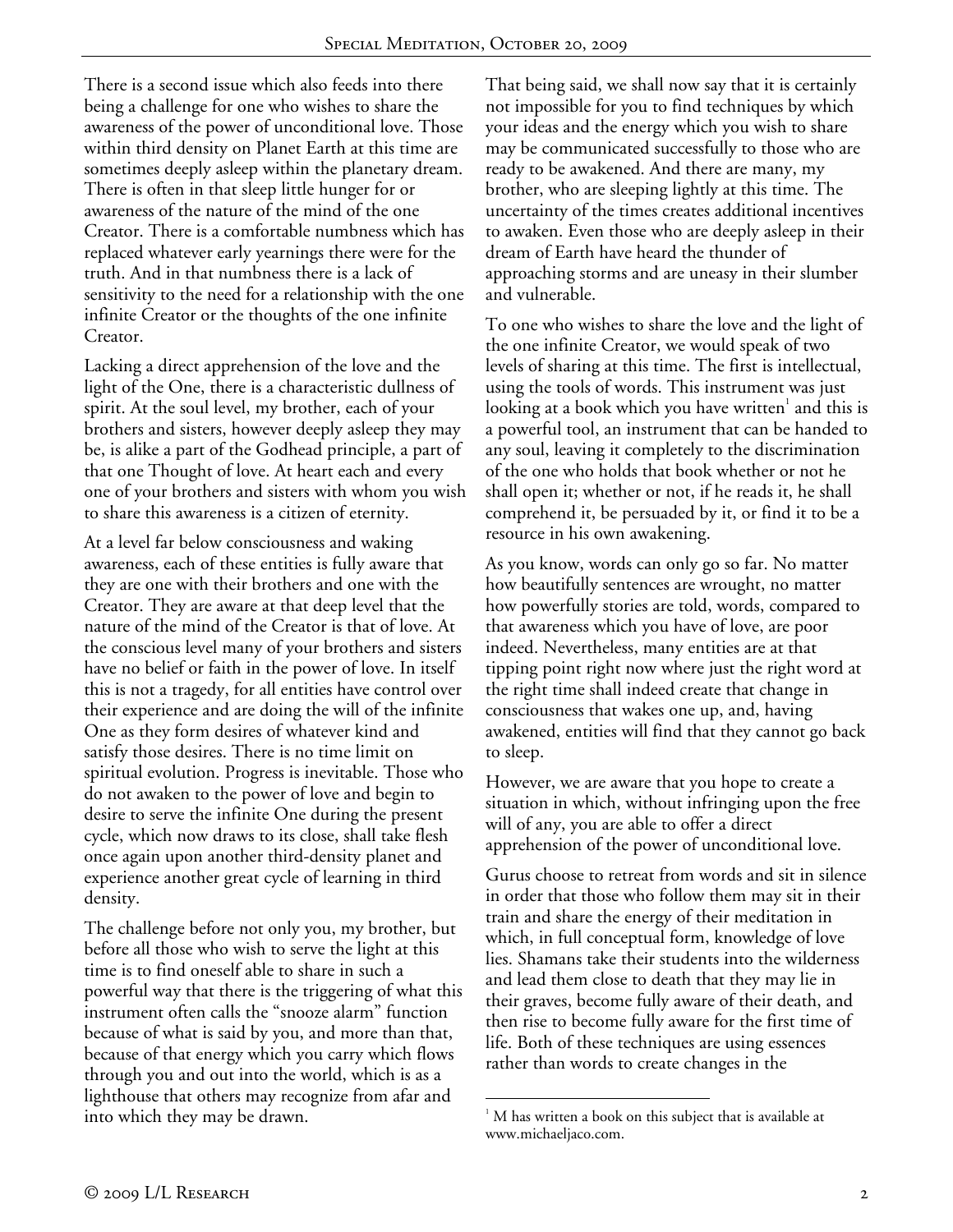consciousnesses of your students and have merit and may be considered for those resources that they may offer.

As you create your own strategy for aiding entities who wish to learn to become human, that which must be awakened is desire. That desire will be fueled by belief. The reality and the power of your own experience with the Archangel Michael operated beyond the boundaries of space/time. The challenge for you is to make accessible the full impact of your experience in time/space so that those who, of themselves, would not believe in the possibility of what you suggest, may become convinced in a subjective manner of the reality of your experience. For in order to aid entities in shifting a paradigm in a drastic and final sense, it is necessary to create a hunger for that new paradigm, a genuine desire to investigate the possibility of creating that new paradigm.

The nature of your experience is that of becoming aware of the mind of the infinite Creator, which is unconditional love. When one says the word "love" in your culture, it is a flabby, weak word compared to the reality of love, for the love of which you became aware in your experience is the love that created all that there is.

The one known as Jesus the Christ, in his teaching often altered people's awareness radically by healing those who were ill, helping the blind to see and the lame to walk. When faced with that which would seem miraculous, the dream of Earth falls away and all things become possible for that entity at that moment. The challenge therefore, my brother, is to create moments that strip away the torpor of careless unbelief. It can be done by you or by anyone with a keen enough desire. We would ask you to believe with no doubts or hesitations in the validity of that which you wish to do. And we would suggest to any soul who sets out to serve that there be a constant and unremitting request for aid.

That which you have set before you is a task that requires allowing the self to be empty in order that the chalice of flesh that is your earthly temple may be filled with the power of the living Creator each and every day. Let not your intention grow old or stale, but set it anew as each sun rises and as each sun sets. Speak, to the daytime and to the nighttime, your desire to serve. And know that the nature of your desire is that which this instrument would call

"magical," using the term as it is used by the white Western magical tradition known to this instrument as white magic.

The definition of a magician in this particular discipline is [one who develops] the art of creating changes in consciousness at will. This is what you hope to be able to teach, the changing of consciousness at will. Were you of a priestly nature, you might consider creating a ritual in which the mind of the Creator, that Logos of unconditional love, is invoked. However, the challenge there would be to find students who wished to discipline their earthly personalities as you have disciplined your own. It is not an insurmountable challenge, however, it is a substantial one.

Know that you do not start from zero. For within the culture in which many of those whom you would teach enjoy life there is the lip service of Christians, Jews and Muslims of their belief in one Creator who has created all that there is in love. Especially within the Christians among your students you will find an awareness of the ritual which is entirely magical in nature, of what this instrument would call "Holy Eucharist" or "Communion," where the infinite Creator in the shape of the Christ is poured forth into bread and wine and then into each of those who worships, thereby changing the entire vibration of each of the worshipers.

It is in many cases, or should we say, in many churches, a watered-down experience, literally and figuratively, yet even in its diluted form it has the shape of the invocation of love. Consequently, as one who attempts to aid others to become aware of the power of love, it is a help and a resource. It is for you to decide how to approach this facet of your quest.

As you continue asking for help, concepts shall come to you. We encourage you to trust them and to allow new ways and thoughts and strategies to roll around within your mind in a way that does not tag them and order them, but instead allows them to roll and to tumble together, for you are asking of yourself that which is illogical and paradoxical. These two elements almost guarantee that you are on the right track, spiritually speaking, but it does mean that you cannot apply the rigors of intellectual order to your creative process. Rather, let the concepts which arise play like puppies, tumbling and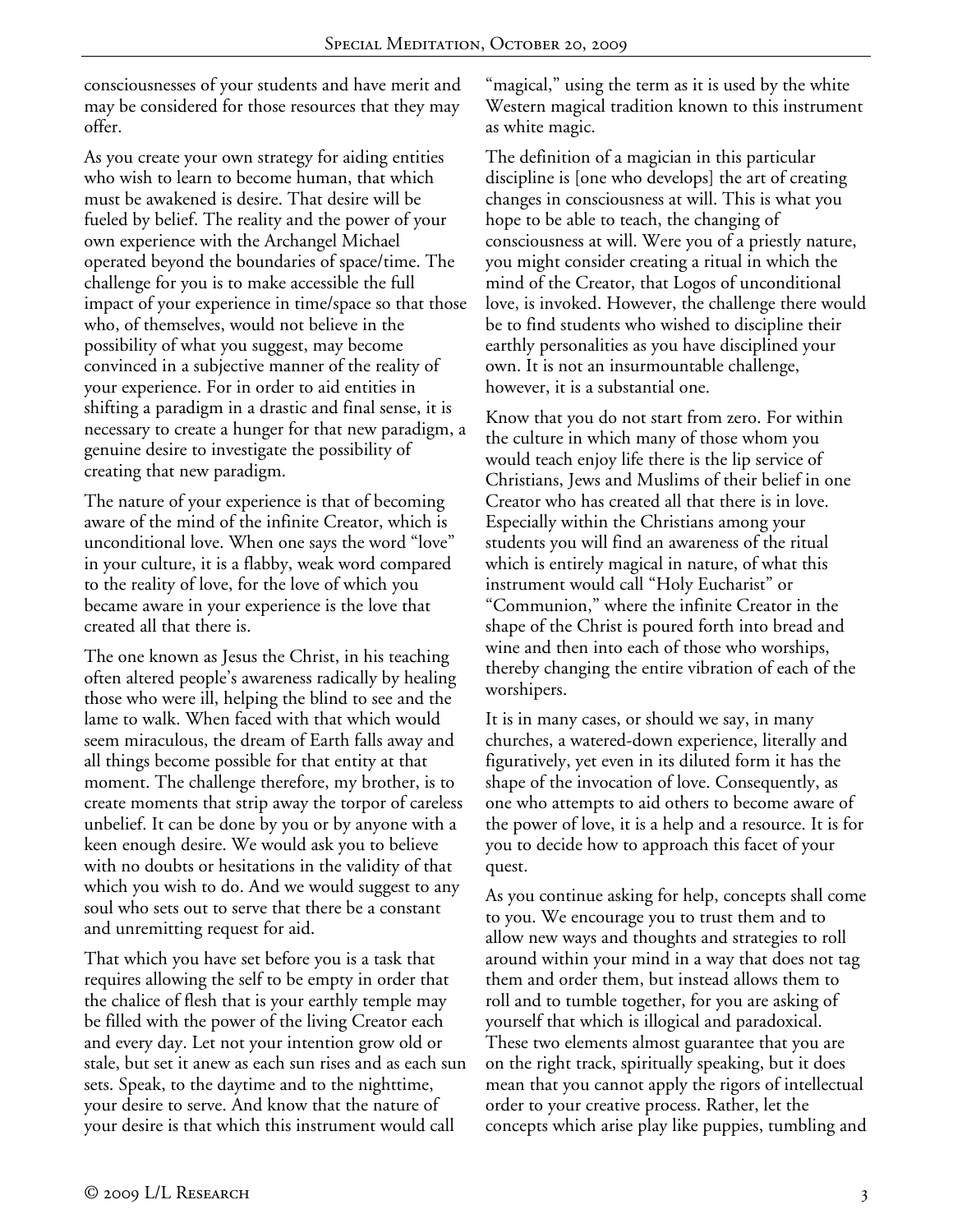rolling and allow, rather than force, your strategy to unfold.

There is a great deal to be said for the power of suggestion and you will find when you gather a group together that there is a group energy that begins immediately to prevail. Since you have an intellectual property upon which you may base those strategies which you employ at a gathering of entities, that intellectual property, that book, those ideas, create a filter. Those who filter through the book to you to learn more are ready for a group experience that is a transcendent one. Know that at such gatherings you have a tremendous arsenal of resources in the unseen realms.

There is much power in your own guidance and in the guidance systems of those in a group. Further, there are oversoul energies connected with various entities in that group, depending upon what planetary influences from which they may have originated.

## *(Side one of tape ends.)*

# *(Carla channeling)*

Many of those who would be drawn to a gathering you offer shall already be aware of having angelic help. You may call not only Archangel Michael, but also all of the Archangels to such gatherings. All in all, my brother, not even mentioning those of the Confederation who would be honored to lend their love and their light to any such effort, you have a wonderful group of resources from the unseen realms. And we encourage you to be aware of it and to use it and to give thanks for it.

We say this even though it is obvious to you, my brother, having had this experience with the one known as Archangel Michael, because until angelic help is requested in space/time, it cannot be offered. Consequently, ask always and thank always that great band of angels, who are, in their own way, warriors for the light.

We at this time would ask the one known as M if there is a follow-up to this query before we move on to other questions. We are those of Q'uo.

**M:** Can this love-energy information also help those with the post-traumatic stress syndrome?

We are those of Q'uo, and do not perceive a query, my brother, but would you wish us to speak upon

the connection between this love energy and those with post traumatic stress syndrome?

### **M:** Yes.

We are those of Q'uo, and are glad to do so, my brother. The nature of this syndrome is much like the nature of those who have taken a powerful hallucinogenic that has blown out their electrical system, or as this instrument would say, their energy bodies. As you know, the model of the energy body that we use with this instrument and with our discussions in general is that of a string of energy centers that together create a body that is interpenetrated with the physical body during incarnation. To speak generally, my brother, it is an electric system and it is prone to surges that blow out part of or all of the electrical system so that it becomes dysfunctional.

Because of the fact that this particular kind of energy is a time/space energy, it can only be healed by light. The medicaments of your allopathic $^2$  physicians and their vast panoply of techniques for discussing the laying to rest of experiences that were too horrible for words can ameliorate the energies of distress and chaos. However, they operate only upon the physical body and it is the energy body which has been damaged.

Further, there is an element of spiritual suffering that is not often seen in less traumatic situations. When a healer wishes to aid an entity with such distress, it might be well to have the image of the blown-out part of the energy body as a gap in the light so that one could imagine oneself sewing threads of light back and forth over the hole that has been caused by the trauma and then weaving light against those woven threads to form a darn in the [hole of the] sock, shall we say, of the energy body.

Those who work with energy, such as Reiki masters and those who have the gift of touch healing are often conduits for this light work. Angelic help may be invoked for angels are wonderful sewers of light and weavers of healing. When the intention is to offer this kind of healing, then there is the possibility of touch and visualization. The work, however, needs to be done in an atmosphere of awareness that

 $\overline{a}$  $2^2$  The term, allopathic, is used by homeopathic healers to characterize mainstream, traditional medical techniques, such as prescribing drugs, used by university-trained medical doctors.